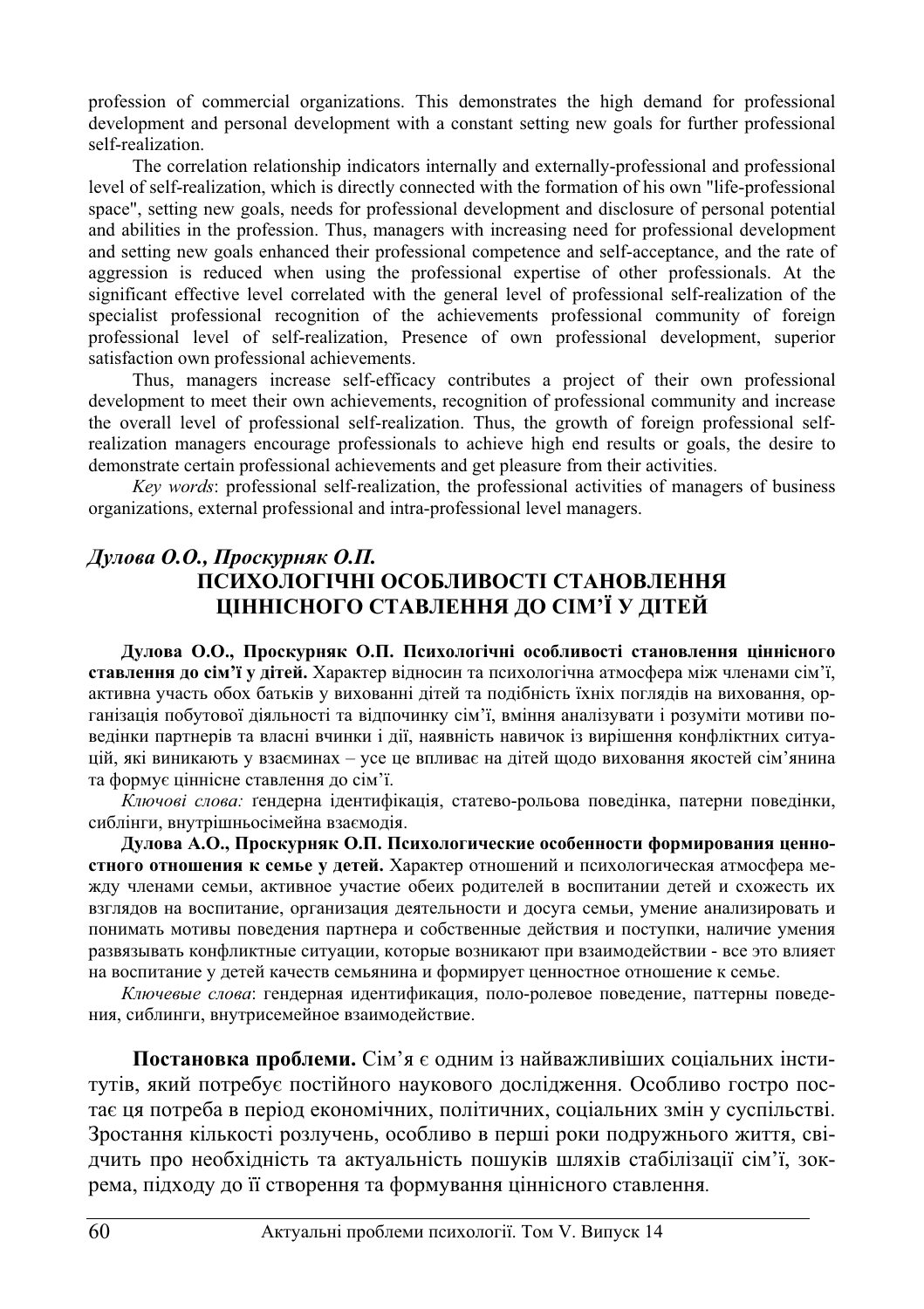Відповідно до визначення Н.Є. Щуркової «ціннісне ставлення – це стійкий вибірковий зв'язок суб'єкта з об'єктом навколишнього світу, коли цей об'єкт, виступаючи у всьому своєму соціальному значенні, набуває для суб'єкта особистісний зміст, розцінюється як щось значиме для життя суспільства й окремої людини » [4, с.3].

Об'єктом дослідження є чинники, які впливають на виховання в дітей якостей сім'янина

**Метою лослілження** є всебічний аналіз особливостей виховання піннісного ставлення до родини.

Конкретизація даної теми знайшла своє вираження в таких завданнях: з'ясувати і проаналізувати провідні тенденції виховання ціннісних ставлень у родині; узагальнити історичний досвід із даної проблеми; проаналізувати і з'ясувати причини кризи родини; визначити умови, які сприяють вихованню ціннісних ставлень у родині.

Саме сім'я, на думку вчених, є тією первинною моделлю, що впливає на формування у дітей еталонів чоловічих і жіночих якостей, поведінкових модедей, дає можливість безпосереднього пізнання сімейно-побутових стосунків чоловіків і жінок, їхніх ролей, функцій, прав та обов'язків як подружжя, як батьків та як громадян. Отже, батьківська сім'я, сформовані в ній стосунки справляють особливо помітний вплив на формування образу "Я" юнаків і дівчат та їх життєве самовизначення у такій сфері як родинне життя.

Вирішальну роль у формуванні певних типів готовності до ролі сім'янина, на думку психоаналітиків, мають дитячі роки. У працях З. Фройда [14], А. Адлера [1], Е. Берна [3], А. Фройд [13], К. Хорні [16] наголошувалось на здатності до любові і прихильності як фундаментальній характеристиці нормального розвитку та критерію психічного здоров'я дитини. Зокрема, З. Фройд вважав, що комплекси переживань, конфліктів, пережитих у дитячому віці, в майбутньому визначають поведінку дорослої людини і можуть стати причиною сімейних дисгармонійних стосунків. Батьки дитини – найважливіші об'єкти iлентифiканiï.

Якщо дитина зростала без батьківської опіки чи її виховував лише один із батьків, то пізніше їй доведеться змагатися з людьми, які мали можливість учитися в обох батьків. Як зазначає Е. Еріксон, у дітей, позбавлених батьківського піклування в ранні роки, не формується найважливіше для їхнього подальшого психічного розвитку почуття базової довіри до світу, який переживається ними як непередбачуваний, небезпечний та ненадійний. Неминучі втрати, що супроводжують виникнення прихильності, сприяють виробленню захисного механізму "емоційної глухоти", нечуйності, що захищає від душевного болю, а в майбутньому стає на заваді побудови гармонійних взаємин у подружньому житті.

Прихильники теорії научіння вбачають психологічну спрямованість на певні моделі сім'ї та поведінки в ній щодо засвоєння статевої ролі, що здійснюється через спостереження за людьми шляхом відтворення нормативів та приписів поведінки, засвоєних у процесі соціалізації. На думку А. Бандури [2], діти навчаються виконувати різні сімейні ролі, спостерігаючи, як поводять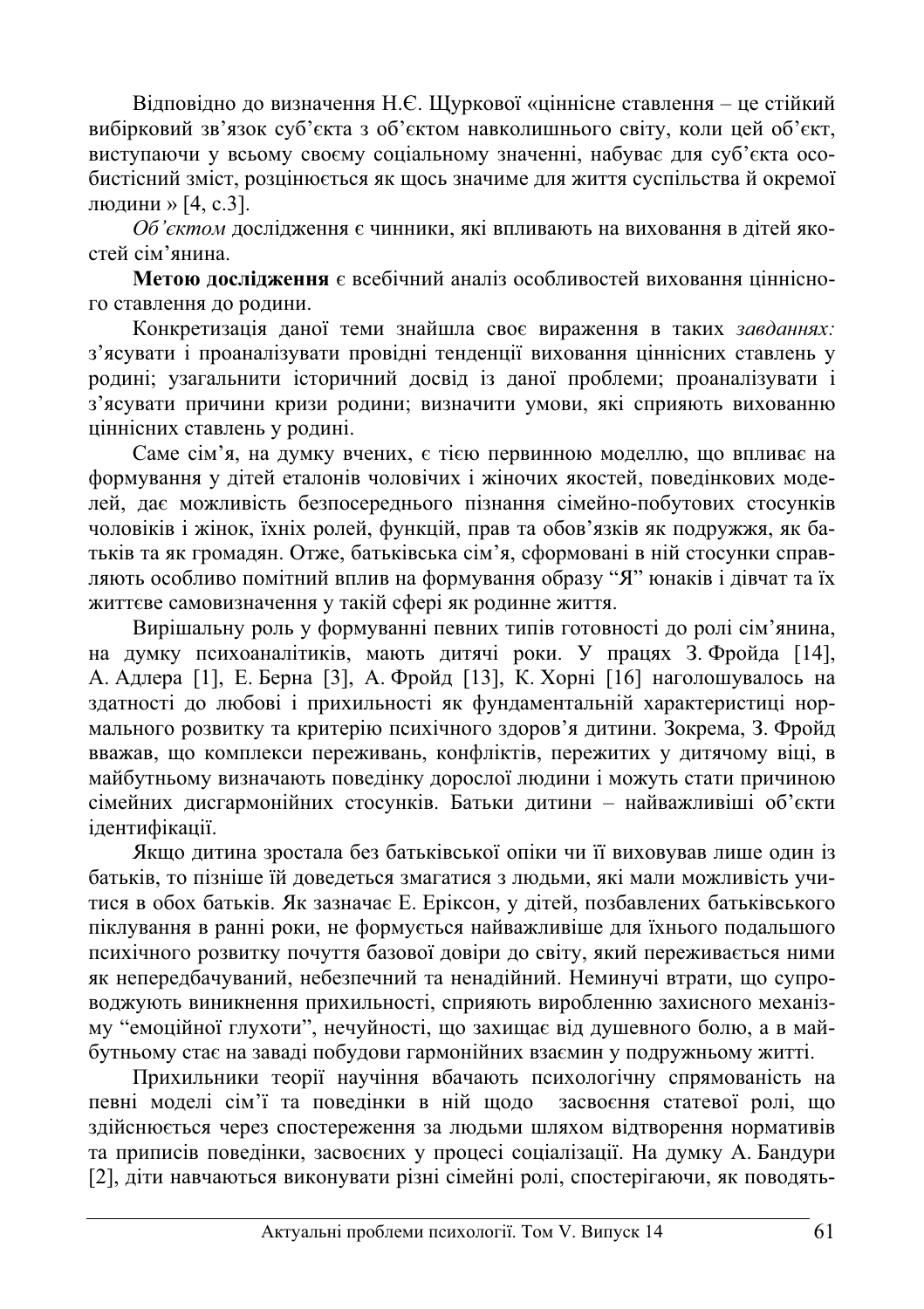ся люди різної статі, як вони відрізняються манерою спілкування, професіями. виконанням побутових справ. Не випадково провідним соціально-психологічним механізмом ґенлерної ілентифікації прихильники теорії научіння вважають iмiтацію. При шьому імітація може відбуватися в часі значно пізніше, ніж саме спостереження за статеворольовою поведінкою, наприклад, у дорослі роки.

Сформованість в особистості неусвідомлених тенденцій до відтворення моделі батьківської сім'ї може суттєво вплинути на взаємини чоловіка та жінки у подружньому житті. Індивід навчається своїй подружній ролі, ідентифікуючись із одностатевим дорослим, насамперед із матір'ю чи батьком. Форми батьківських взаємин стають своєрідним запрограмованим еталоном, оскільки партнери підсвідомо пристосовують власну поведінку до вже сформованих внутрішніх схем. Запрограмована система взаємин, ймовірніше, реалізується в тому разі, коли своєю внутрішньою програмою нагадує одного з батьків протилежної статі. Наслідування особистісних якостей визначає і подібність подружніх та сімейних взаємин, у яких також відтворюються помилки і проблеми батьків [11].

Отже, можна констатувати, що у психологічних дослідженнях проблеми прихильності батьків і дітей виявлено, що лише інтимні, емоційно насичені, надійні та стійкі стосунки в дитинстві є основою як нормального психічного розвитку, так і формування соціально алаптованої ло сімейного життя особистості.

Аналізуючи розвиток готовності до дорослого життя та її витоки в дитячому віці, представник системного підходу Н. Аккерман [18] вказував на роль родинних зв'язків, сімейної ідентичності. Під останньою він розумів сукупність уявлень, планів, взаємообов'язків, намірів, спогадів, які характеризують сімейне "Ми". "Я" дитини спочатку наповнюється змістом сімейного "Ми", яке відбувається у процесі становлення дитини як члена сімейної структури. "Сімейна  $\tau$ етруктура" – це непомітна, на перший погляд, сітка функціональних вимог, що opraнізують взаємодію членів сім'ї. Межі в сімейній структурі – це правила, що регулюють взаємодію між підсистемами, тобто регулюють саму змогу члена сім'ї брати участь у тій або іншій підсистемі. Залучення дитини в реальні взаємостосунки і формування її "Я" і "Ми" – ідентичності залежить від конкретних особливостей сімейної структури. Даний підхід цікавий системним аналізом впливу на образ "Я" дитини, на її місце в структурі сімейних зв'язків, в процесі сімейної історії, яка, як правило, відтворює сценарій батьківського життя (М. Боуен [19], С. Мінухіна [8]).

Д. Джексон [5] розглядав сім'ю як систему з єдиним цілим психологічним і біологічним організмом, у якому існують диференційовані, але взаємопов'язані підсистеми, як-то: подружня (патерни поведінки подружжя є моделлю інтимних взаємин, що є важливим для становлення майбутнього сім'янина), батьківська (як модель засвоєння майбутніх ролей батька й матері, які пов'язані з функціями догляду за дітьми та їхнім вихованням) та підсистема сиблінгів ль<br>(формує стереотипи взаємодії у нових, позасімейних групах). Кожна з підсистем є досить важливою у формуванні майбутнього сім'янина і служить моделлю для наслідування. Негативні стосунки у системі "батьки-діти" (погані взає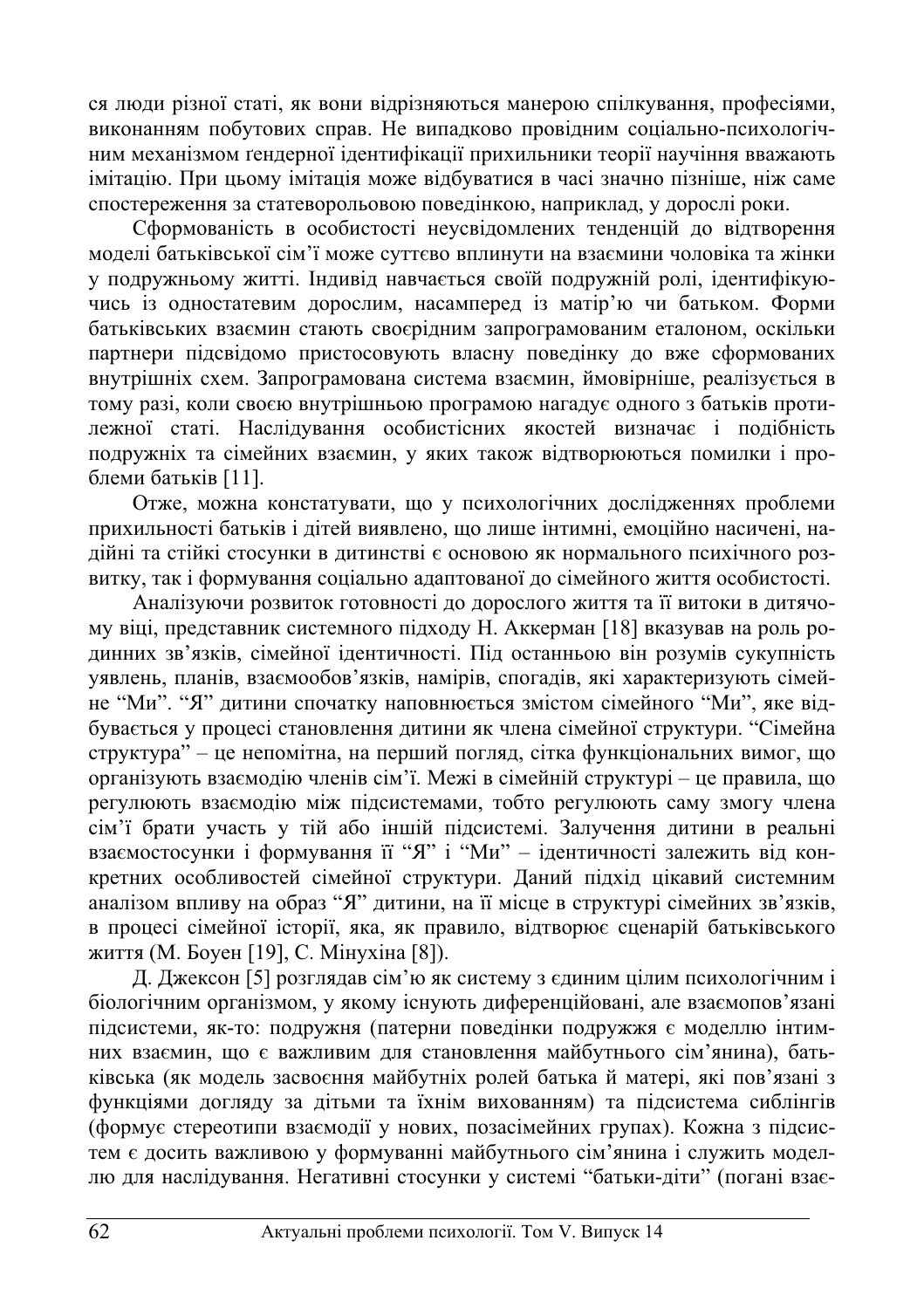мини з одним чи обома батьками, відсутність батьківської підтримки, переконання у своїй меншовартості) є першопричиною агресивних реакцій у майбутньому шоло інших людей, своїх батьків та рілних, а в полальшому – і шлюбного партнера.

Досліджуючи вплив дитинства на життя людини, у тому числі і подружнє, представник трансактного аналізу Е. Берн [3] стверджував, що саме в ранньому дитинстві закладається своєрідний сценарій подальшої поведінки людини. Називаючи цей період "періодом сценарного програмування", вчений зазначав, що цей психологічний імпульс підштовхує людину вперед, назустріч її долі і досить часто незалежно від її власного свідомого вибору. Сценарій - це план життя, що постійно розгортається і який формується ще в ранньому дитинстві злебільшого піл впливом батьків.

До сукупності сценаріїв повсякденного життя включаються й уявлення про особливості внутрісімейної взаємодії. Вчені акцентують увагу на значущості сімейних ролей, засвоєних подружжям. Зазначається, що їхня неузгодженість провокує у взаємодії партнерів проблеми, які проявляються у конфліктах, взаємних образах. Це пояснюється тим, що саме в сімейному сценарії закладені уявлення про те, які функції має виконувати у сім'ї він та вона, як розподіляти • ролі, яким нормам поведінки надавати перевагу в тій чи іншій ситуації, як розв'язувати сімейні конфлікти.

У процесі динамічної взаємодії членів сімейної системи як особистостей із власними життєвими та сімейними сценаріями відбувається трансформація останніх у єдиний спільний. На думку М. Обозова [9], уявлення про майбутню сім'ю чи образ сім'ї можна вважати важливим фактором подружньої сумісності. На особливу роль дитячих років у формуванні критеріїв вибору майбутнього супутника життя вказує 3. Цельмер [17]. Автор зазначає, що дві найголовніші істоти – батько і мати – є для дитини прикладом чоловіка і жінки. Саме з ними дитина буде міцно емоційно поєднаною протягом багатьох років. Незалежно від того, чи будуть батьки приховували суть своїх справжніх взаємин чи ні, останні будуть безпомилково дешифровані та засвоєні дитиною, ставши прикладом для наслідування в майбутньому. У низці багатьох психологічних досліджень підтверджено, що характер взаємин подружжя багато в чому відповідає характеру взаємин, які були у батьківській сім'ї. Батьки, чий шлюб був вдалий, дають приклад того, як потрібно будувати спільне життя чоловіка і дружини. Злагоджені дії батьків є важливою передумовою успішного формування особистості майбутнього сім'янина.

Актуальними для нашого дослідження є погляди науковців щодо підсвідомого переносу батьківських приписів у сімейні взаємини. Зокрема, А. Прихожан, Н. Толстих [10], Г. Філіпова [12] вважають, що для того, щоб стати щасливим партнером і люблячим батьком, необхідно навчитися любити, піклуватися, опікуватись іншим, чимось жертвувати, не очікуючи термінової віддачі. А до цього здатен той, хто в дитинстві відчув таке ж ставлення до себе з боку батьків. Діти, які виховані без батька чи матері або які зростали у сім'ї, де їхні батьки погано виконували свою роль, у дорослому віці відчувають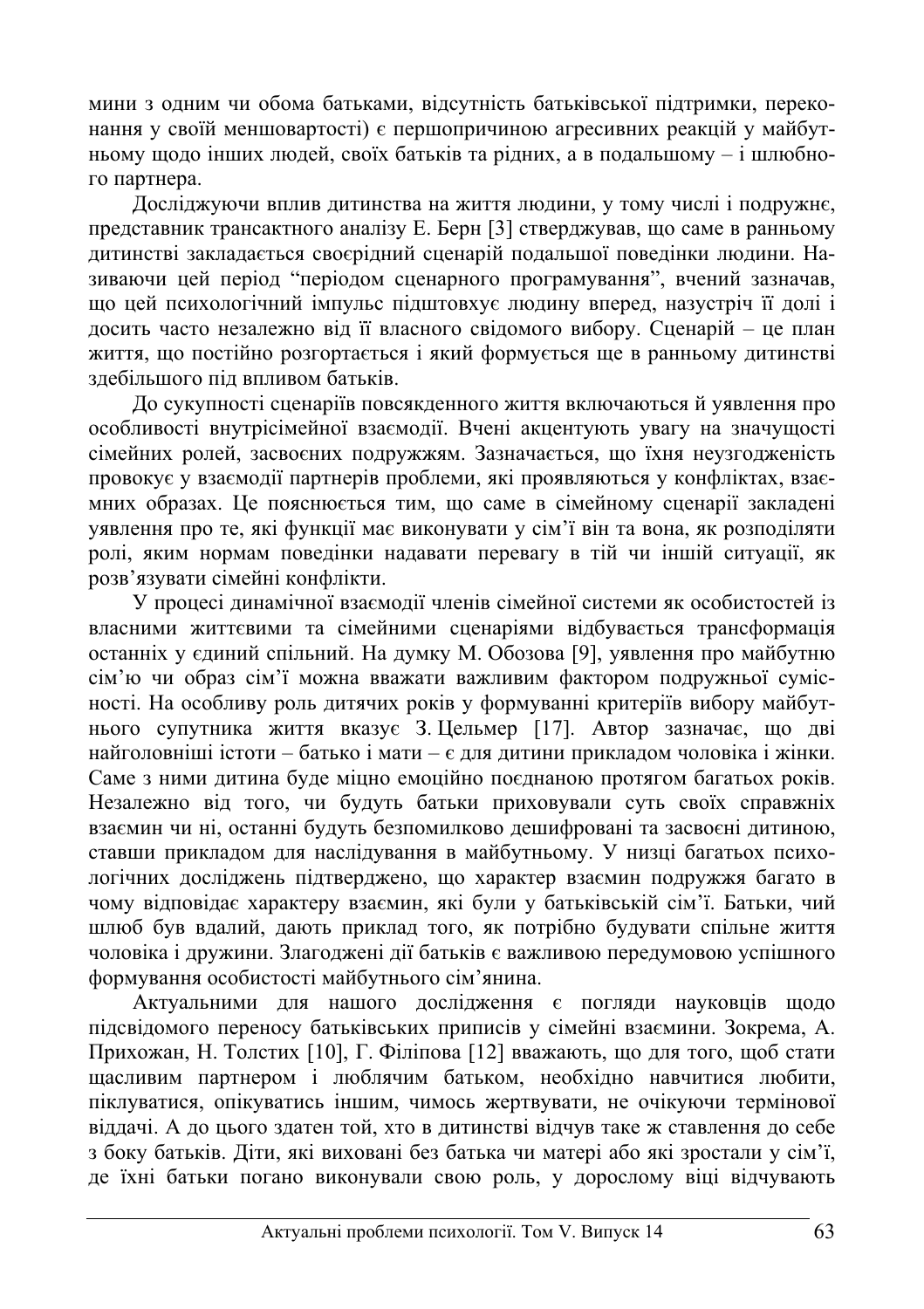труднощі у прийнятті рішень, у прояві кохання. А ті, що залишилися сиротами у ранньому дитинстві, відчувають більші труднощі при вихованні своїх дітей порівняно з тими, які росли у повній сім'ї ло підліткового віку. Причиною того є умови їхнього дитинства, що не дозволили досягти зрілості та самовизначитись у родинному житті.

ым<br>Имовірність майбутнього гармонійного союзу між чоловіком і дружиною прямо визначається схожістю моделей новоствореної і батьківської сім'ї, з яких походять молодята. Як зазначають науковці, у процесі ґендерної соціалізації дитина інтеріоризує засоби батьківських взаємин, відтворюючи їх у побудові и<br>власної лінії сексуальної і статево-рольової поведінки..

У контексті нашого дослідження важливою є думка науковців про те, що стосунки з братами та сестрами у сім'ї також відіграють значну роль у становленні якостей сім'янина та готовності до шлюбу і створення сім'ї. Так, У. Тоумен [20] доводить, що відбувається перенесення зв'язків, які існували в батьківській сім'ї між братами та сестрами, на свого партнера у подружжі. Основна теза вченого полягає у тому, що власне сиблінги навчають один одного того, як будувати конструктивні взаємини з ровесниками. Вибір шлюбного партнера та перенесення стилю взаємин із батьківської сім'ї залежить від досвіду, отриманого в дитинстві. У жінки, яка виросла разом із братами, більш дружні взаємини з чоловіком та синами порівняно з жінкою, у якої були лише сестри. Чоловік, який виріс в оточенні сестер, почуває себе більш упевнено і спокійно у взаєминах із дружиною та доньками порівняно з чоловіком, дитинство якого пройшло в оточенні лише братів.

У. Тоумен висловлює думку про те, що для стабільного подружжя вирішальним є те, якою мірою в ньому повторюється статус, котрий кожен із подружжя займав серед своїх братів та сестер. Підтвердженням дії теорії дублікатів, яка характеризується сиблінговою позицією, вчений знаходить в аналізі моделей різних сімей. Ним встановлено, що старший брат, у якого була молодша сестра, стійкий союз створює з жінкою, що також мала старшого брата. Молодший брат, у якого була старша сестра, очікує від своєї дружини турботи, опіки, догляду. Тому він психологічно готовий до подружнього життя з дружиною, яка була старшою сестрою у сім'ї. Дружина, яка мала у сім'ї молодшого брата, виявляє і до чоловіка подібне ставлення. Найбільш гнучкими є середні діти, які порівняно легко пристосовуються до поведінки партнера.

На думку М. Боуена [19], деякі патерни взаємодії між партнерами можуть бути пов'язані з порядком їхнього народження в батьківській сім'ї. Так, якщо один із них є старшою дитиною, а другий – молодшою, то старший швидше буде брати на себе відповідальність та приймати рішення, а молодшого задовольнятиме ця ситуація. Двоє старших будуть суперниками, а двоє молодших відчуватимуть тягар відповідальності, пов'язаної з необхідністю приймати **pi**шення.

Шодо ролі одного з батьків протилежної статі, то у створенні сім'ї його образ виявляється дуже важливим при орієнтації на майбутнього партнера. На думку Т. Харріса [15], план на майбутнє складається за сімейними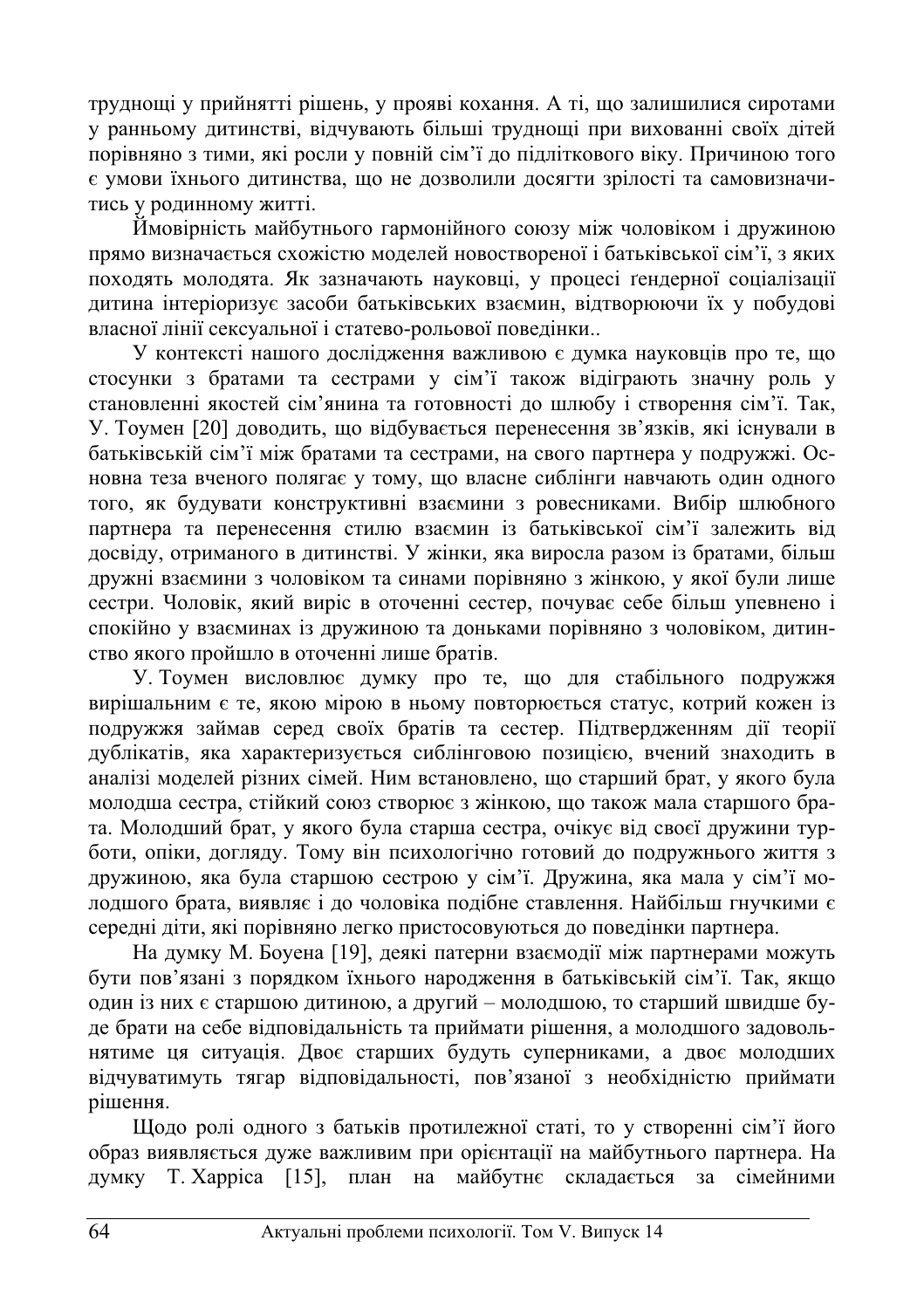інструкціями, причому сценарні обмеження успадковуються, переважно, від батьків протилежної статі. Сценарні плани, які мати дає своєму синові, вона сама отримала від свого батька, і це значить, що джерелом сценарної програми чоловіка може бути його дідусь за материнською лінією. Накази, які батько дає доньці, сам він отримав від своєї матері, і це означає, що джерелом жіночого сценарію найчастіше є бабуся за лінією батька. Батьки тієї ж статі, що й дитина,  $\epsilon$  для неї прикладом поведінки. Хлопчики намагаються ототожнювати себе з особами чоловічої статі, наслідуючи їхню поведінку, приймаючи їхні позитивні та негативні установки, і на основі цього роблять висновки про те, яким повинен бути чоловік у сім'ї.

функціональна роль старшого і молодшого в батьківській сім'ї, безумовно, є значущою в побудові взаємин із шлюбним партнером та вихованні власних дітей. Але сиблінгова позиція не є винятковою та абсолютною для наслідування в подружжі. Зокрема, Т. Димнова [7] наголошує, що духовно зрілі особи можуть пристосуватись один до одного навіть при розбіжності соціального походження, виховання, при психологічній несумісності. Для взаємин у такій сім'ї характерним синергізм у розв'язанні суперечливих питань подружжя, послідовна адаптація до сімейного життя. Це досягається завдяки зрілості, яка проявляється у здатності йти назустріч, співробітничати, бути уважним, обачним, гнучким, емоційно стабільним, відповідальним у прийнятті рішень та здатним до таньої реалізації. Ці якості дитина набуває у процесі адекватного спілкування з батьками та значущими іншими.

Оскільки предметом нашого вивчення є виховання ціннісного ставлення до сім'ї у сучасної молоді, ми звернули увагу на дослідження, присвячені дисгармонійним сім'ям. На думку Е.Гетерінгтон [5], у юнаків спостерігаються деякі відхилення у статево-рольовій поведінці у тих випадках, коли їхні батьки залишили сім'ю до досягнення ними віку 5 років. Для тих хлопчиків, що вже пішли до школи, присутність чи відсутність батька вже не справляє великого впливу на формування статево-рольової поведінки. Хлопці з неповних сімей досить часто поводяться в майбутньому імпульсивно і навіть асоціально. Вони важко піддаються контролю і в сім'ї не приймають домінантності жінки.

Аналогічно і дівчата, наслідуючи жіночі моделі, переймають поведінку й установки матері. Жінка, батько якої відповідним чином схвалював її жіночість :<br>i мати якої вважала себе самодостатньою жінкою, буде, як стверджує М. Джеймс і Д. Джонгвард [5], почувати себе жінкою-переможницею. На думку Е. Гетерінгтон, жінки, батько яких помер раніше, як вони досягли юнацького віку, пов'язують образ майбутнього чоловіка з образом батька частіше за тих, які виховувались у повних сім'ях. Поясненням цьому є збережені ідеалізовані образи своїх батьків. На противагу їм у дівчат, які росли з батьками, розвиваються більш реалістичні погляди, оскільки вони спостерігають щоденно за поведінкою своїх батьків і бачать як їхні недоліки, так і позитивні якості. З іншого боку, як стверджує автор, доньки розлучених матерів схильні сприймати своїх чоловіків "у чорному кольорі", бо гетеросексуальні взаємини завдають їм більше турбот, порівняно з дівчатками, які мали батьків. На тлі негативних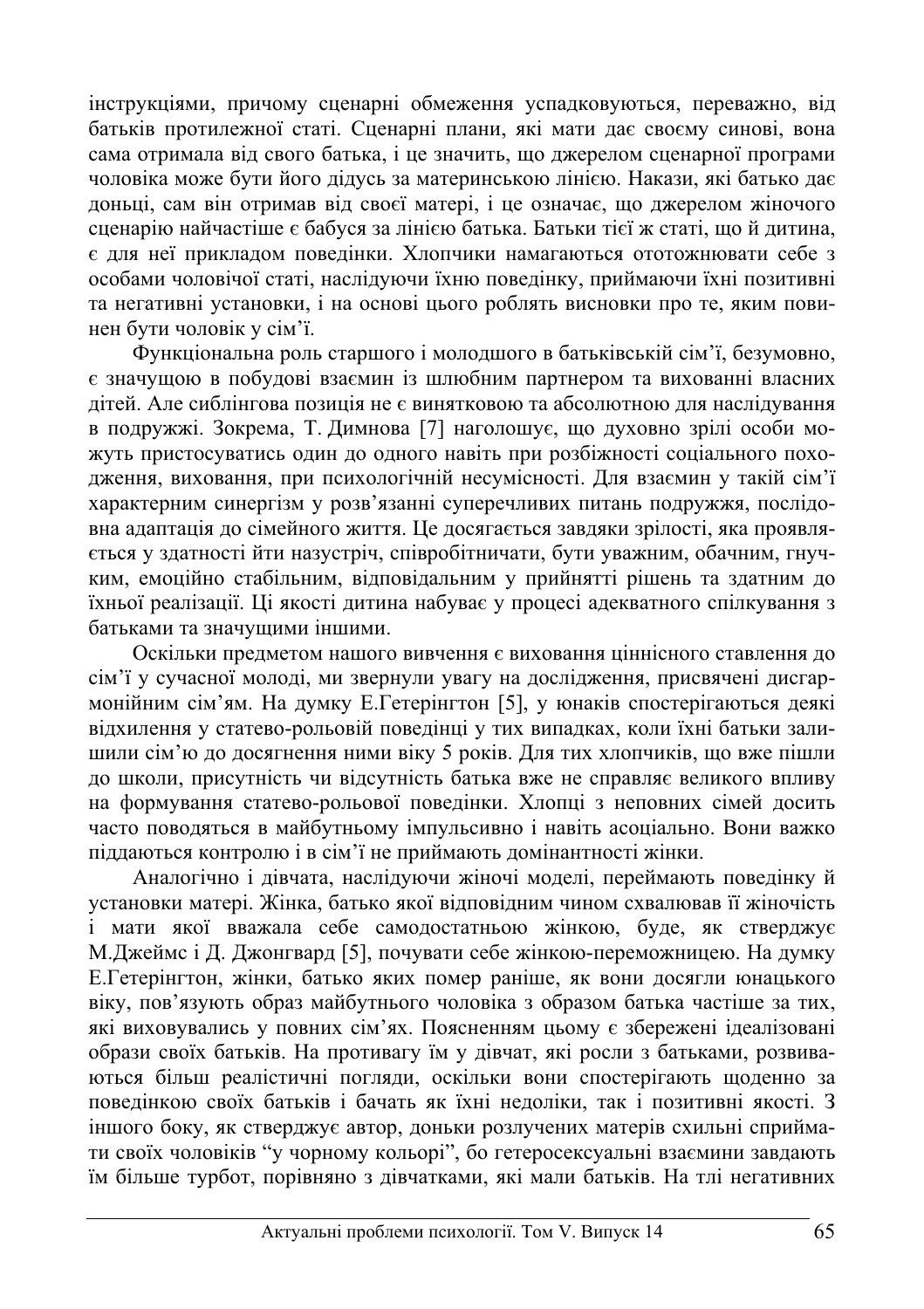почуттів до батька, який залишив сім'ю, вони переживають труднощі у налагодженні взаємин з протилежною статтю, напругу у спілкуванні, виявляють нерозбірливість у взаєминах із чоловіками.

В. Титаренко [11], вивчаючи проблему виховання у неповній сім'ї та її вплив на формування особистості дитини, зокрема дівчинки, також наголошує на необхідності як жіночого, так і чоловічого прикладу. Одночасне сприйняття обох гендерних ролей передбачає їх порівняння й усвідомлення не лише протилежності кожної з них, але й необхідності поєднання, існування однієї заради іншої і завдяки іншій. Доведено, що в жінок із неповних сімей у майбутньому сімейному житті виникає більше проблем у розумінні своїх чоловіків та синів, прогнозуванні їхніх вчинків та бажань порівняно з тими, які виховувались у повних сім'ях.

Н. Пезешкіан висунув думку про те, що люди з подібним досвідом пізнають один одного за патернами поведінки, оскільки особливості поведінки визначаються початковими вміннями, набутими у батьківській сім'ї. На його думку, саме тому люди зі щасливих сімей знаходять один одного і створюють HOBI HIACHUBI CIM'i

У дослідженнях В.Дружиніна [6] зазначається, що основною причиною порушення сімейних взаємин є прояв у одного або обох партнерів потреб, які в дитинстві не задовольнялися батьками. Доросла людина вибирає партнера, з яким їй легше відтворити ситуацію, не розв'язану в дитинстві, повернутися до своїх потреб і конфліктів. Так виникає "невротична" сім'я, де чоловік і жінка відтворюють ситуації "не програні", "нерозв'язані" в дитинстві, і розв'язати їх вони неспроможні.

3. Цельмер [17] вказує, що досить часто молоді люди виносять із батьківського дому почуття недостатньої любові до себе, комплекси різноманітних дефектів як у зовнішньому вигляді, так і в характері. Вони переконані, що гірші за інших, що в них немає перспектив у житті і що вони не заслуговують на любов. Перебуваючи в такому психічному стані і маючи низьку самооцінку, ці люди, зустрівши іншу людину, котра виявила до них інтерес, відповідають глибокою вдячністю і помилково приймають таке почуття за кохання. Оскільки вони переживають це вперше, то впевнені, що нарешті зустріли ту людину, яка зможе роздивитися їхні приховані позитивні якості, і що саме зараз вони зможуть задовольнити свої найважливіші психологічні потреби. Автор стверджує, що, одружуючись, такі люди з самого початку перебувають у психологічній залежності від партнера, бо власне партнер є єдиним підтвердженням їх значущості. Саме такі люди схильні до союзу з першим, хто проявив до них справжній інтерес, і надалі тримаються шлюбного партнера незалежно від того, яким він є і як до них ставиться.

Отже, характер відносин та психологічна атмосфера між членами сім'ї, активна участь обох батьків у вихованні дітей та подібність їхніх поглядів на виховання, організація побутової діяльності та відпочинку сім'ї, вміння аналізувати і розуміти мотиви поведінки партнерів та власні вчинки та дії, наявність навичок із вирішення конфліктних ситуацій, які виникають у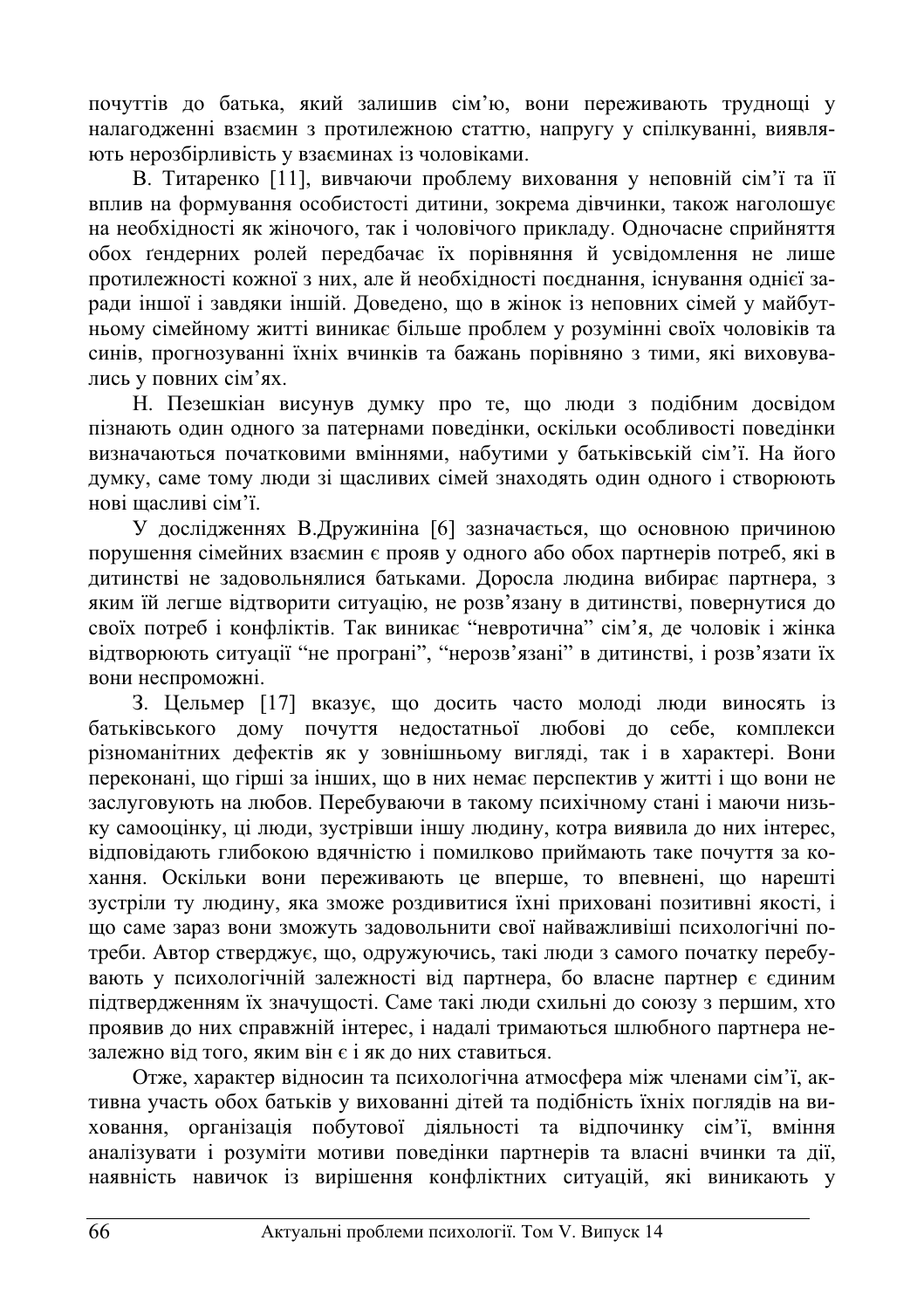взаєминах, – усе це впливає на виховання в дітей якостей сім'янина та формує ціннісне ставлення до сім'ї.

Розглянуті положення обґрунтовують значимість родини для гармонійного становлення людини і актуалізують проблему виховання у підростаючого покоління сприйняття родини як цінності та ціннісного до неї ставлення, підготовки сучасної молоді до майбутнього сімейного життя.

## Список використаних джерел

- 1. Адлер А. Воспитание детей. Взаимодействие полов / Пер. с англ. Ростов н/Л: из-во «Феникс», 1998. – 448 с.
- 2. Бандура А. Подростковая агрессия. Изучение влияния воспитания и семейных отношений. / Пер. с англ. Ю.Брянцевой и Б.Красовского. – М.: Апрель Пресс, Изд-во ЭКСПО-Пресс, 1999. – 512 с.
- 3. Берн Э. Игры, в которые играют люди. Психология человеческих взаимоотношений; Люди, которые играют в игры. Психология человеческой судьбы: Пер. с англ. / Э. Берн – СПб: Талисман, 1992. – 224 с.
- 4. Воспитание детей в школе: Новые подходы и новые технологии / Под ред. Н.Е. Щурковой. – М.: Новая школа, 1998. – 208 с.
- 5. Джеймс М., Джонгвард Д. Рожденные выигрывать. Трансакционный анализ с гештальтупражнениями: Пер. с англ. / Общ. ред. и послесл. Л.А.Петровской. – М.: Издательская группа "Прогресс", "Прогресс-Универс", 1995. – 336 с.
- 6. Дружинин В.Н. Психология семьи. / В.Н. Дружинин Екатеринбург, 2000.  $-208$  c.
- 7. Дымнова Т.И. Психологический анализ зависимости структурносодержательных особенностей супружеской семьи от родительской. Дисс. ... канд. психол. наук. – М., 1996. – 118 с.
- 8. Минухин С., Фишман Ч. Техники семейной терапии / Пер. с англ. М.: "Класс", 1998. – 304 с.
- 9. Обозов Н.Н. Психология межличностных отношений. К.: Лыбиль. 1990.  $-191 c.$
- 10. Семья в процессе развития. Материалы Второй Всероссийской научнопрактической конференции. Москва, 10-11 декабря 1998 г. – М.: ГНИИ семьи и воспитания, 1999. – 209 с.
- 11. Титаренко В.Я. Семья и формирование личности. М.: Мысль, 1987.  $352 c.$
- 12. Филиппова Г.Г. Психология материнства. М.: Изд-во Института Психотерапии, 2002. – 240 с.
- 13. Фрейд А. Психология Я и защитные механизмы. М.: Педагогика, 1993.  $144 c.$
- 14. Фрейд З. Введение в психоанализ. Лекции. М.: Прогресс, 1989. 316 с.
- 15. Харрис Т. А. Я благополучен ты благополучен. Н. Новгород: Фонд ментального здоровья, 1993. – 288 с.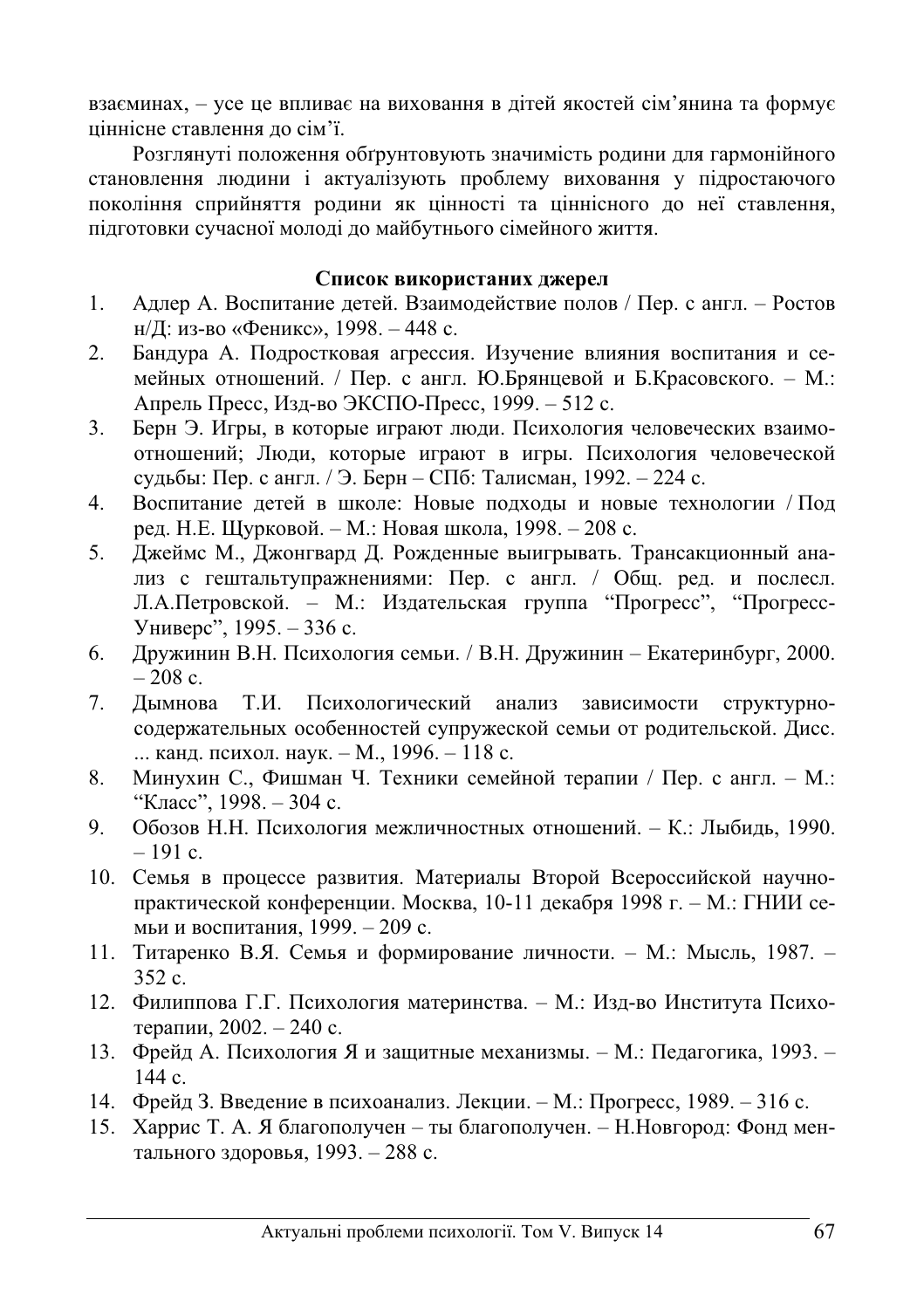- 16. Хорни К. Женская психология. СПб.: Вост.-Евр. ин-т психоанализа, 1993.  $-382$  c.
- 17. Шельмер З. На всю жизнь. М., 1992. 126 с.
- 18. Ackerman N.W. The psychodynamik of family life. N.Y.: Basic Books, 1958. – 379 p.
- 19. Bowen M. Famili therapy in clinikal practice. N.Y.: Jason Aronson, 1978.
- 20. Toman W. Family constalation: Its effects on personality and social behavior. New-York: Springer, 1961.

## **Spisok vikoristanih dzherel**

- 1. Adler A. Vospitanie detej. Vzaimodejstvie polov / Per. s angl. Rostov n/D: izvo «Feniks», 1998. – 448 s.
- 2. Bandura A. Podrostkovaja agressija. Izuchenie vlijanija vospitanija i semejnyh otnoshenij. / Per. s angl. Ju.Brjancevoj i B.Krasovskogo. – M.: Aprel' Press, Izdvo JeKSPO-Press, 1999. – 512 s.
- 3. Bern Je. Igry, v kotorye igrajut ljudi. Psihologija chelovecheskih vzaimootnoshenij; Ljudi, kotorye igrajut v igry. Psihologija chelovecheskoj sud'by: Per. s angl. / Je. Bern – SPb: Talisman, 1992. – 224 s.
- 4. Vospitanie detej v shkole: Novye podhody i novye tehnologii / Pod red. N.E. Shhurkovoj. – M.: Novaja shkola, 1998. – 208 s.
- 5. Dzhejms M., Dzhongvard D. Rozhdennye vyigryvat'. Transakcionnyj analiz s geshtal'tuprazhnenijami: Per. s angl. / Obshh. red. i poslesl. L.A.Petrovskoj. – M.: Izdatel'skaja gruppa "Progress", "Progress-Univers", 1995. – 336 s.
- 6. Druzhinin V.N. Psihologija sem'i. / V.N. Druzhinin Ekaterinburg, 2000. 208 s.
- 7. Dymnova T.I. Psihologicheskij analiz zavisimosti strukturno-soderzhatel'nyh osobennostej supruzheskoj sem'i ot roditel'skoj. Diss. ... kand. psihol. nauk. – M., 1996. – 118 s.
- 8. Minuhin S., Fishman Ch. Tehniki semejnoj terapii / Per. s angl. M.: "Klass",  $1998. - 304$  s.
- 9. Obozov N.N. Psihologija mezhlichnostnyh otnoshenij. K.: Lybid', 1990. 191 s.
- 10. Sem'ja v processe razvitija. Materialy Vtoroj Vserossijskoj nauchnoprakticheskoj konferencii. Moskva, 10-11 dekabrja 1998 g. – M.: GNII sem'i i vospitanija, 1999. – 209 s.
- 11. Titarenko V.Ja. Sem'ja i formirovanie lichnosti. M.: Mysl', 1987. 352 s.
- 12. Filippova G.G. Psihologija materinstva. M.: Izd-vo Instituta Psihoterapii,  $2002. - 240$  s.
- 13. Frejd A. Psihologija Ja i zashhitnye mehanizmy. M.: Pedagogika, 1993. 144 s.
- 14. Frejd Z. Vvedenie v psihoanaliz. Lekcii. M.: Progress, 1989. 316 s.
- 15. Harris T. A. Ja blagopoluchen ty blagopoluchen. N.Novgorod: Fond mental'nogo zdorov'ja, 1993. – 288 s.